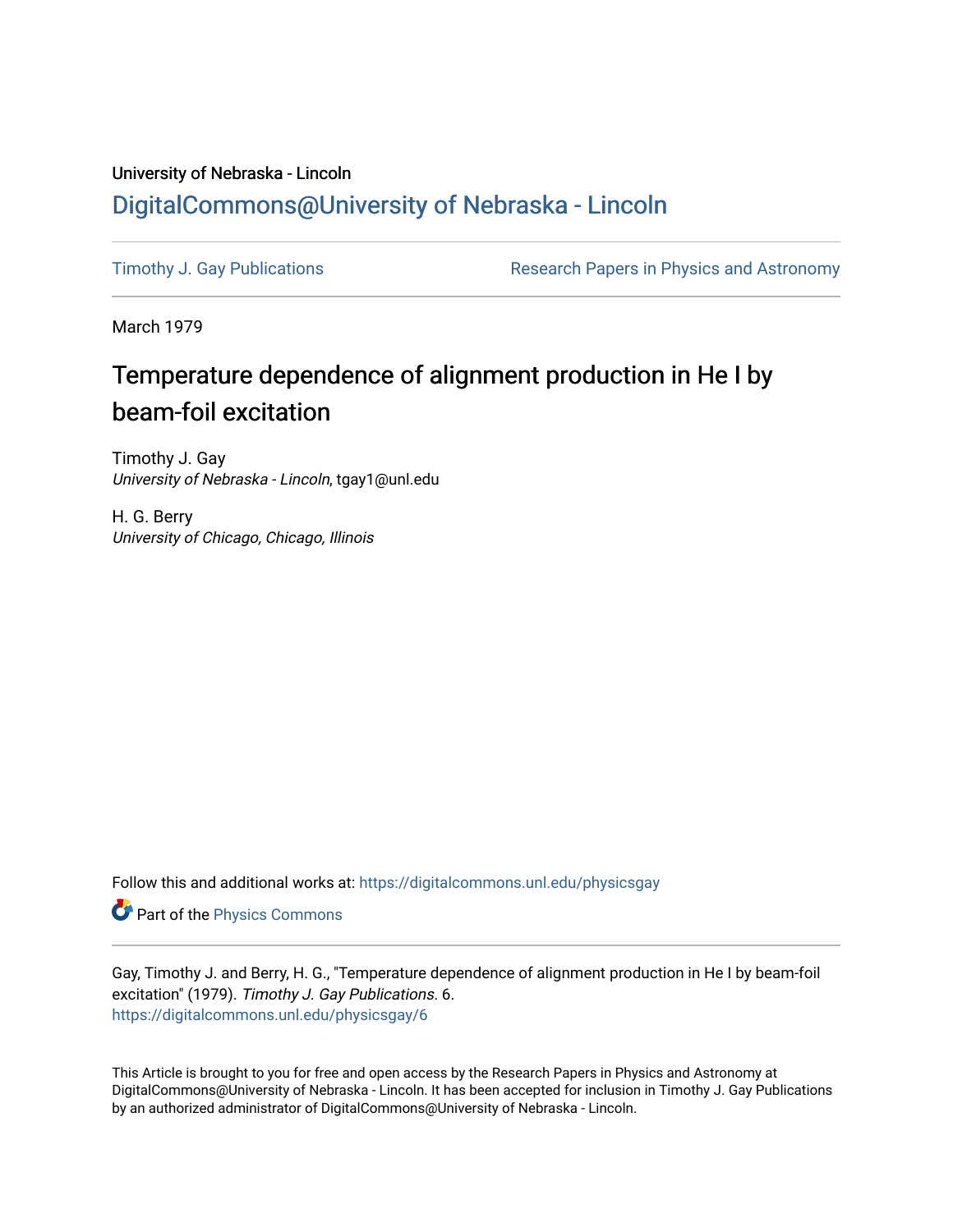## Temperature dependence of alignment production in He I by beam-foil excitation

T. J. Gay and H. G. Berry

*Department of Physics, University of Chicago, Chicago, Illinois 60637 and Argonne National Laboratory, Argonne, Illinois 60639* 

Received 6 September 1978

We have measured the dependence upon target-foil temperature of the linear polarization fraction  $(M/I)$  of the  $2s^1S-3p^1P$ , 5016-Å transition in He I for ion energies between 60 and 180 keV. The thin carbon exciter foils were heated externally by Nichrome resistance elements. The measurements of Hight *et al.* are duplicated; the energy and current dependencies of *M* / *I* are the same, assuming correspondence between beam heating and external heating. We also observe that  $\gamma$ , the number of secondary electrons produced per incident ion, decreases with increasing foil temperature. These two effects, in conjunction, offer a plausible explanation for the variation of polarization with beam-current density. The temperature of the foil is shown to depend on beam current to the one-fourth power, indicating that radiation is the primary energy-loss mechanism.

©1979 The American Physical Society

URL: http://link.aps.org/abstract/PRA/v19/p952

DOI: 10.1103/PhysRevA.19.952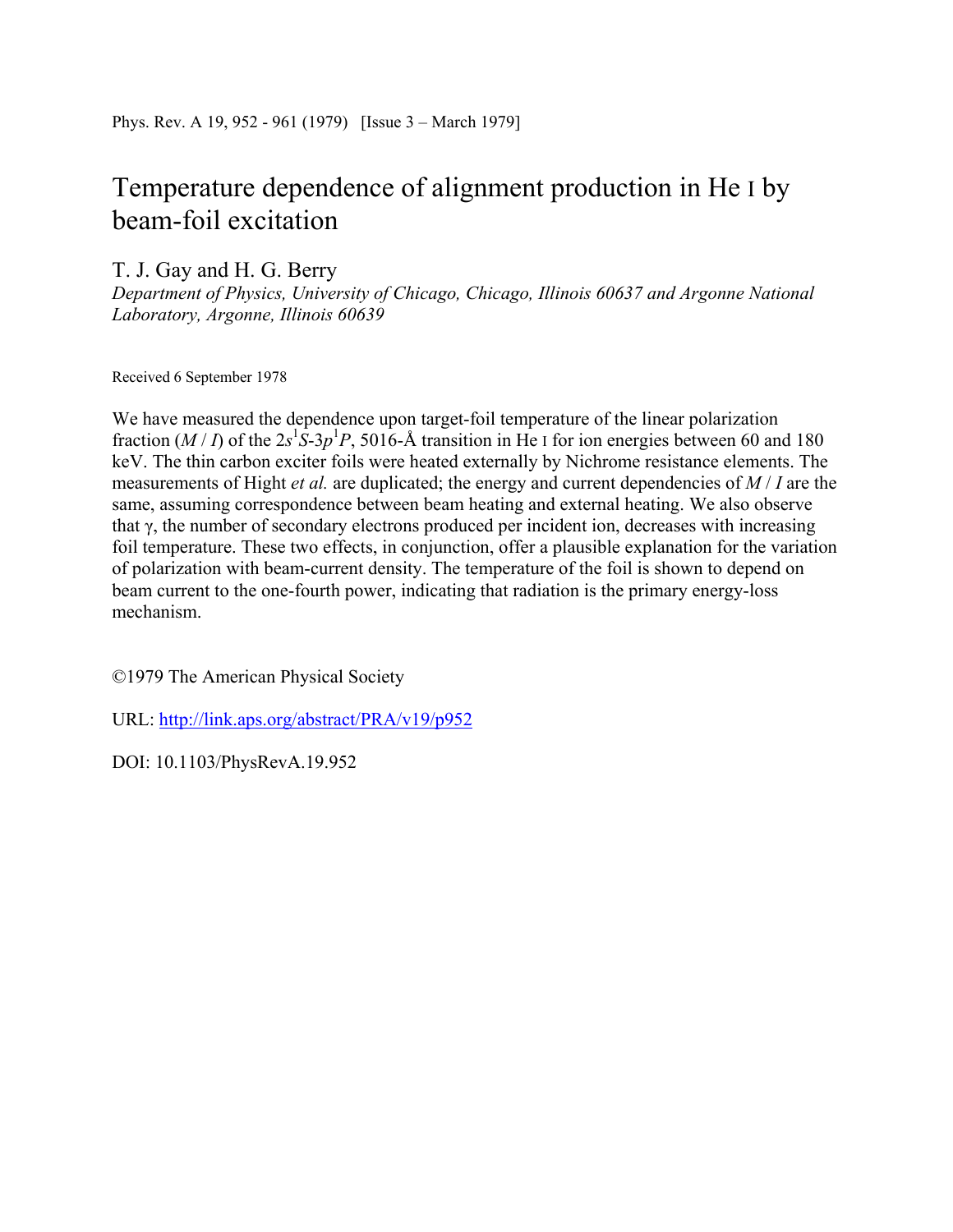## **Temperature dependence of alignment production in He1 by beam-foil excitation**

T. **9.** Gay and **H.** G. Berry

*Department of Physics, University of Chicago, Chicago, ILlinois* 60637 *and Argonne National Laboratory, Argonne, Illinois* 60639 (Received 6 September 1978)

We have measured the dependence upon target-foil temperature of the linear polarization fraction *(M/I)* of the  $2s$   $S-3p$  <sup>1</sup>P, 5016-A transition in He<sub>1</sub> for ion energies between 60 and 180 keV. The thin carbon exciter foils were heated externally by Nichrome resistance elements. The measurements of Hight *et al.* are duplicated; the energy and current dependencies of  $M/I$  are the same; assuming correspondence between beam heating and external heating. We also observe that  $\gamma$ , the number of secondary electrons produced per incident ion, decreases with increasing foil temperature. These two effects, in conjunction, offer a plausible explanation for the variation of polarization with beam-current density. The temperature of the foil is shown to depend on beam current to the one-fourth power, indicating that radiation is the primary energy-loss mechanism.

## **I. INTRODUCTION**

In recent studies of the interaction of fast ions with thin carbon foils, Hight *et al.*<sup>1</sup> have measured the electronic alignment produced in excited neutral helium. They found that the alignment of the  $3p<sup>1</sup>P$  state oscillates as a function of beam velocity and also varies with beam current density. The variation of alignment with beam current density  $\Delta A_0^c/\Delta J$  also oscillates as a function of beam velocity. In this paper we analyze the possible effects on the electronic alignment of the foil temperature and, in turn, of the secondary electrons produced by the ion moving through the solid. We present measurements which explain some of the basic features of the observed alignment variations and discuss other factors contributing to the produc tion of electronic alignment.

It has been shown<sup>2, 3</sup> previously that the number of back-scattered secondary electrons produced when fast ions bombard solid targets is dependent on target temperature, and  $Sternglass<sup>4</sup>$  has explained these results qualitatively. Hence we may expect that secondary electron production may also vary with the foil temperature in fast ion collisions. Therefore, we have performed two experiments attempting to relate the secondary electron flux to the production of alignment in the fast ion beam. We have measured the alignment of the  $3p^{1}P$ , He*I* state at beam energies between 60 and 180 keV as a function of the foil temperature. Second, we have shown that the secondary electron flux varies as a function of the foil temperature for the same ion beam energies. The results show that the alignment variations observed by Hight *et al.'* are due to changes in the foil temperature. The alignment appears to depend on the secondary electron flux, but this is not definitely proven by the experiments.

In Sec. 11, we describe the experimental arrangement for our measurements of the temperature dependence of the optical polarization and secondary electron flux. Results of these experiments are presented in Sec. III. In Sec. IV we discuss possible explanations for our observations and the implications which these observations have in terms of existing theories of the interaction of fast ions with thin solid foils.

During the course of this work, we have developed a new method for measuring the temperature of thin carbon exciter foils. **A** detailed description of this method is presented in an Appendix.

## **11. EXPERLMENT**

Experimental work was carried out with the University of Chicago's 250-keV linear accelerator. The experimental arrangement is shown in Fig. 1. The He' beam from the accelerator passed through a 6.4-mm diameter tantalum collimator and then through the carbon foil located downbeam. Beam dispersion was such that its diameter increased by roughly 1 mm by the time it reached the foil, so that the beam aperture was completely 'filled.

The temperature of the carbon exciter foils was measured using an Ircon 300L bolometer, having a spectral range of 2.0-2.6  $\mu$  (see Appendix). The bolometer was sighted through a quartz window on the side of the chamber, the line of sight being 39.5" from the foil normal. The carbon foils were supported and externally heated by an assembly consisting of two machined glass ceramic plates sandwiching a length of 26 gauge nichrome wire, bent around **3** beam apertures. The thickness of the heater assembly required that one side of the holes be beveled outward (see Fig. 1) in order to maintain an unobstructed line of sight for the bolometer. The wire was attached to two binding posts

- **19 95** *2* O 1979 The American Physical Society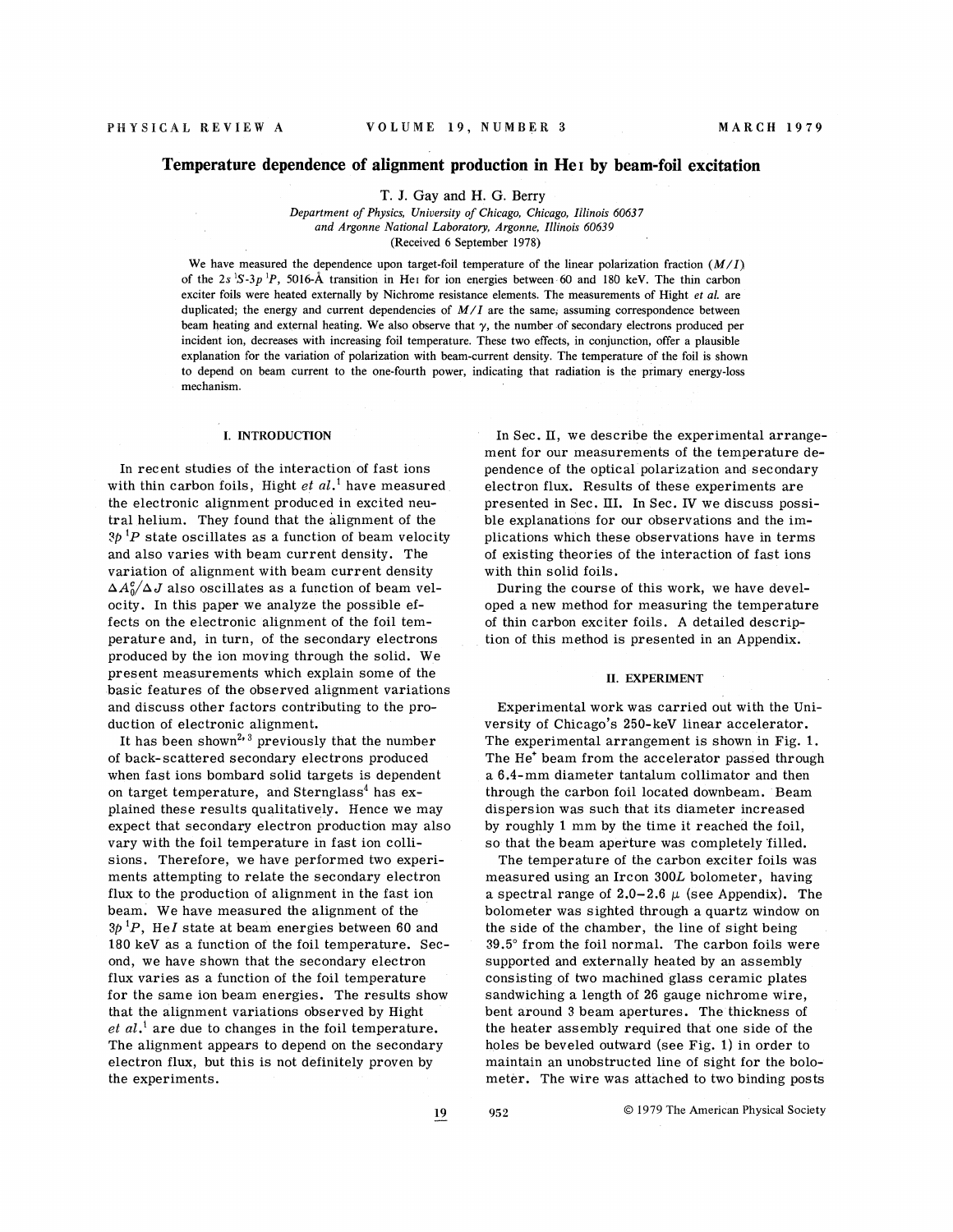



at either end of the plates, which held the assembly together and acted as feed-ins for the heater current. With a maximum current of  $~6A$ , the heater was able to produce foil temperatures in excess of 950°K. The ceramic plates were coated with carbon black in order to reduce the background light in the chamber due to glowing of the nichrome when it was hot.

The chamber pressure during these experiments was nominally  $5 \times 10^{-6}$  Torr. When the nichrome filament was hot, however, the pressure rose quickly and then fell slowly to a constant level as the foil holder outgassed. At the highest heater current, the pressure was about  $9 \times 10^{-6}$  Torr.

Using the optical detection system described by Berry et  $al$ <sup>5</sup> we measured the linear polarization fraction Stokes parameter  $(M/I)$  for the 2s<sup>1</sup>S  $-3p^{1}P$ , 5016-Å transition in He*I*. Beam energies were varied between 60 and 180 keV, with the carbon exciter foils being perpendicular to the ion beam in all cases. For this geometry and atomic transition,  $M/I$  is related to the Fano-Macek<sup>6</sup> alignment parameter  $A_0^{\text{col}}$  by the equation

$$
M/I = -3A_0^{\infty 1}/(2 - A_0^{\infty 1}), \qquad (1)
$$

where

$$
A_0^{\text{col}} = \langle 3L_{\text{II}}^2 - L^2 \rangle / \langle L^2 \rangle, \tag{2}
$$

 $L^2_{\rm u}$  being the component of angular momentum along the beam axis.

For  $M/I$  measurements, light yield was normal-

ized to beam current collected in the Faraday cup. Because the cup was not shielded from stray secondary electrons, we determined the actual ion flux by measuring current with an empty foil holder in the beam. That we are not measuring actual beam current during the run is unimportant as far normalization is concerned. There is a small correction due to the fact that secondary electron current is not strictly proportional to ion beam current (see Sec. III). In practice, this correction is negligible. Ideally, the experiment should be performed in the limit as beam current vanishes. Adequate statistics, however, demanded that beam currents of at least  $0.5 \mu A$  be used. At the beginning of each run, the temperature of the foil was measured with external heating only, and also with the beam passing through the foil. The current was adjusted so that the difference between these two temperatures was always less that 15°C. During the  $M/I$  versus temperature runs, care was taken to avoid beam "hot spots" or small areas of high current density, which would have produced artifically high values of  $M/I$  (due to the current effect of Hight *et* al.). These were visible as pinpricks of enhanced luminescence on the quartz beam stop at the end of the Faraday cup, and were eliminated by adjusting acceleration, extraction, and focussing voltages.

The secondary electron experiment was performed with foils mounted on A1 holders attached to a wheel that rotated them into the beam. An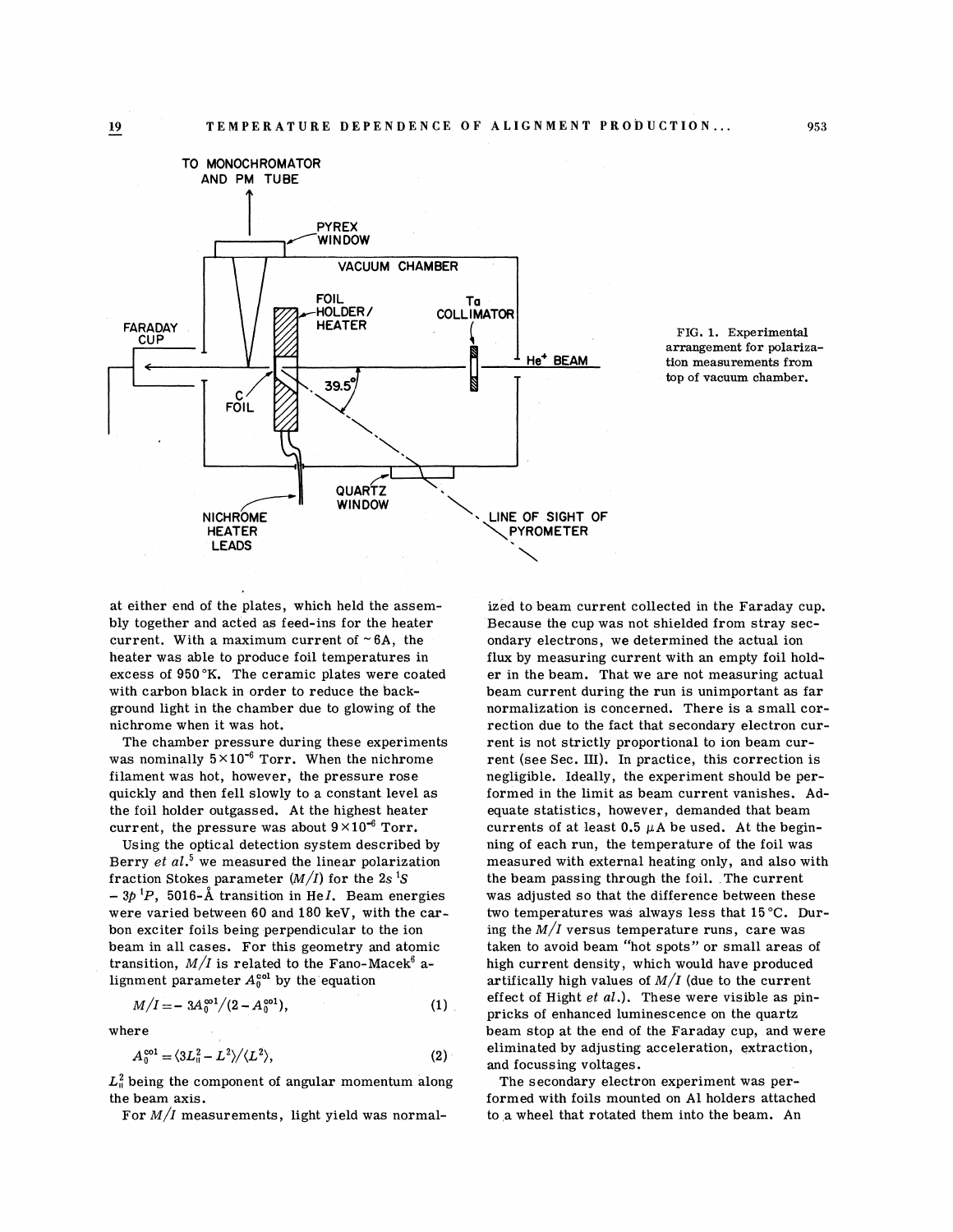electric field plate,  $2 \text{ cm} \times 3 \text{ cm}$  (extending 3 cm downbeam), connected to a high voltage power supply was placed 1 cm above the grounded foil holders. Secondary electron production was monitored by reading the current between the foil holder and plate when the potential difference was 4000 V.

#### **111. RESULTS**

In order to demonstrate an equivalence between temperature and beam current effects, it was first necessary to obtain the relationship between current density *J* through the foil and the foil temperature T. The temperature versus current relationship at a beam energy of 127 keV is shown in Fig. 2. Calculations of the relative effectiveness of heat dispersion by conduction, convection, and radiation show that for 10  $\mu$ g/cm<sup>2</sup> foils and a chamber temperature of 293°K, for foil temperatures above 530°K, 90% or more of the foil's heat loss is due to radiation. As a result, we expect foil temperature to go as  $J^{1/4}$ . This is what is observed; if we fit the data of Fig. 2 with the functional form  $a + bT^4$  we obtain the curve shown, with a zero-current intercept of  $308 \pm 100$  °K, in good agreement with the data. The error bars are conservative. Discrepancies from the exact  $T<sup>4</sup>$  curve may be due to other energy loss mechanisms such as secondary electron emission, sputtering, or an underestimation of the importance of conduction and convection.

 $M/I$  was measured as a function of foil temperature at energies ranging from 60 to 180 keV. The beam current was kept at about  $1 \mu A$ . The first

point at all energies was taken without external heating, thus providing us with a base temperature of  $\sim 620$  K. Current through the Nichrome heater was then increased in steps until maximum temperatures in the vicinity of  $950\,^{\circ}\text{K}$  were reached. Dark count varied from 6-8 s without heating to 10-12 s with maximum heater current. Signal count rates, including dark count, were nominally 60-90 s. Each  $M/I$  point is the average of 4 or 5 sets of 8 pairs of readings, each pair giving an *M/Z* value. Each set represents about 16 000 counts. The standard deviation of the sets was always close to  $1\%$  in  $M/I$ . Since each  $M/I$  determination was based on roughly the same number of raw counts, this  $1\%$  figure was adopted as the error estimate for all data points. **A** typical slope, at 122 keV is shown in Fig. **3.** The time required to take data points was about  $\frac{1}{2}$  h. This effectively eliminated any possible short-term time-dependent effects.

Fitting a straight line to these points gives a slope  $S_T = \Delta(M/I)/\Delta T$ , which we have determined as a function of energy. These results are shown in Fig. 4. The error bars of the points were assigned by the fitting routine at each energy. **A**  comparison of these results with those of Hight *et al.* is possible by assuming, for simplicity, a linear relationship between beam current and foil temperature instead of the actual  $T<sup>4</sup>$  dependence. This is a good approximation in the temperature range of our experiments  $(T > 600 \text{°K})$  and is certainly valid considering the size of the error bars in Fig. 2. T is now proportional to  $-(dE/dx)^{1/4}I$ , where  $-(dE/dx)$  is the stopping power for He<sup>\*</sup> on



FIG. 2. Foil temperature (" K) vs beam current  $(\mu A)$ ; 6.4-mm diameter beam aperture. Measurements were taken with foils ranging from 9 to 11  $\mu$ g/cm<sup>2</sup> with a 127-keV He<sup>+</sup> beam. Solid line is leastsquares fit for  $I = a + bT^4$ .  $I_{NF}$ =beam current with no foil in place.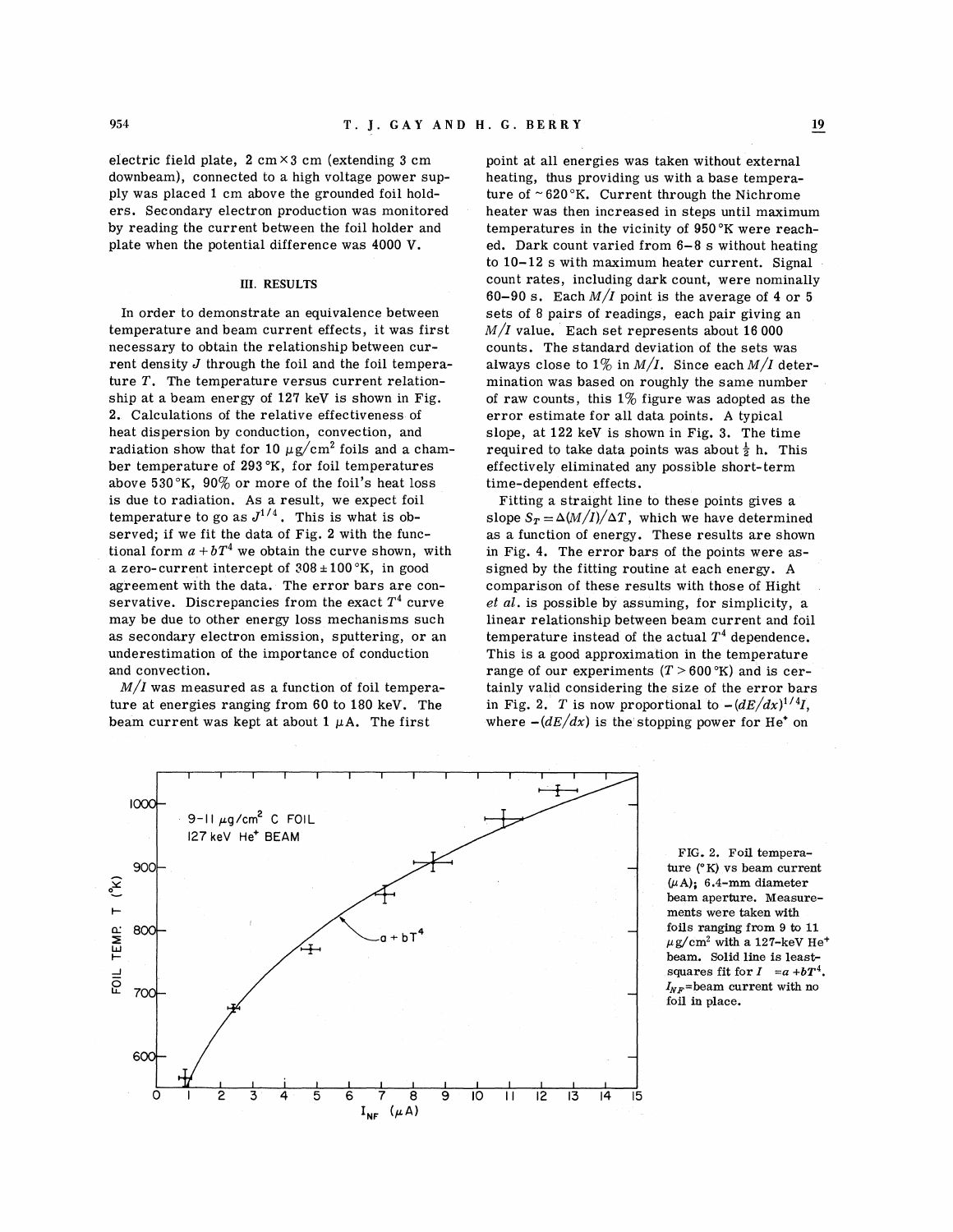

C (Ref. **7)** and is monotonically increasing with energy for our energy range. By fitting a straight line to the top six data points of Fig. 2 and dividing Hight's  $S_J$  values by its slope times  $\left\lfloor dE/dx(E)/\right\rfloor$  $[dE/dx(E=127 \text{ keV}]]^{1/4}$  we get the equivalent value of  $S_T$  at energy  $E$ . For comparison, we have drawn a smooth line through Hight's data and transposed it to the equivalent  $S_T$  curve to obtain the line in Fig. 4. Our ability to duplicate with  $S_T$  the energy dependence of  $S_J$  is strong evidence that the current dependence is in fact a temperature dependence.

 $M/I$  versus beam energy for the cases of no

FIG. **3.** Linear polariza- $\frac{1}{2}$  (*M/I*) of the 2s<sup>1</sup>S  $-$  3p<sup>1</sup>P 5016 Å transition in He I vs'foil temperature. Ion energy = **122** keV.

heating and maximum heating are shown in Fig. 5. The equivalent current data is also shown. Error bars on these points are again about  $1\%$  in  $M/I$ . The good agreement between the high-current results of Hight *et* al. and our temperature data taken at  $\sim$  920 °K is perhaps the best demonstration of the equivalence between current and temperature effects.

In the secondary-electron experiment, we measured  $\gamma$ , the ratio of the ion beam current to the electron current measured at the field plate. The foil temperature was changed by varying the beam current. The magnitude of  $\gamma$  varied from 8 to 13,



FIG. 4.  $S_T(\Delta(M/I)/\Delta T)$ vs beam energy **(5016 A).**  The line corresponds to the equivalent beam current data of Hight *et al.* (Ref. 1; See text).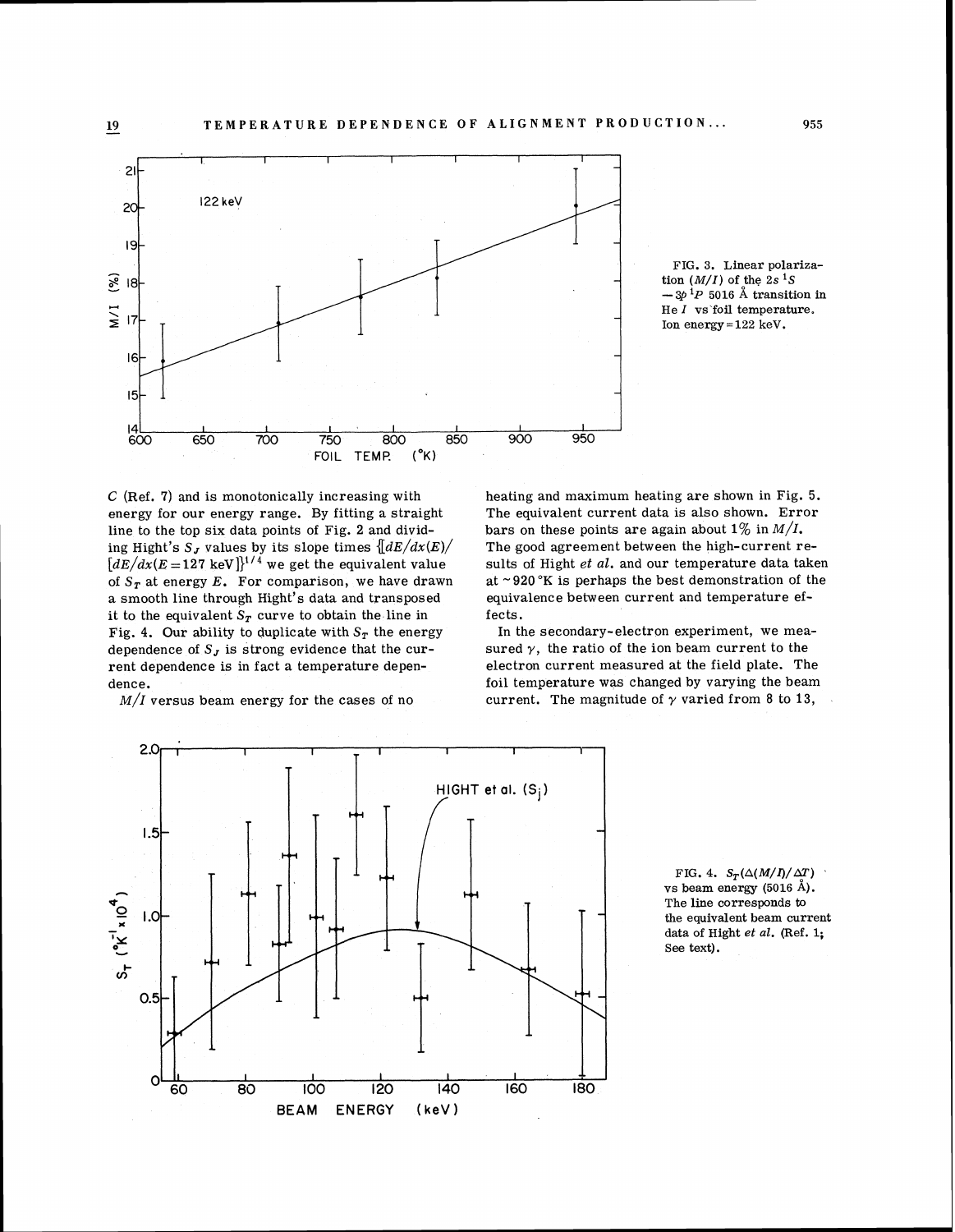

FIG. 5. Linear polarization fraction (5016 A) vs beam energy. The upper points were taken for foil temperatures of  $920 \pm 20$  °K. The upper line represents the data of Hight *et al.* taken with beam currents which produce foil temperatures of 900-950 °K (~29  $\mu$ A/cm<sup>2</sup>). The lower points were taken with no heating. The line through them is drawn for comparison with the high temperature (current) data.

a result which agrees qualitatively with Meck $bach's<sup>8</sup>$  observations, although our method was by no means a quantitative way to achieve results for the secondary yield. Our experiment was unable to differentiate between angle of emission, electron energy, or the side of the foil from which the secondaries emerged. However, our relative electron yields should be more accurate, and of the order of  $\pm 10\%$ . In Fig. 6 we show the variation of electron flux with foil temperature at a beam energy of 175 keV. A marked decrease results from increasing the temperature. A least-squares fit to the data gives  $S_{\gamma} = (\Delta \gamma / \Delta T)$ , which is plotted versus beam energy in Fig. 7. Similar decreases in secondary emission (seen as an increase in Faraday cup current) were observed when the foil was heated externally during the course of the polarization measurements. The electron current due to thermionic emission here is negligible. The thermionic current from the foil at  $900\,^{\circ}\text{K}$  is  $\leq 10^{-15}$  $\mu$ A.



FIG. 6.  $\gamma$  [ = (secondary-electron current/beam current)] vs foil temperature at 175 keV.  $S_{\gamma}$  is the slope of the fitted line.

#### **IV. DISCUSSION**

1. J. G. 4 V. A B II. G. B NATA Y<br>
SACCHER HERCHIG;  $-\frac{\cos \theta}{\cos \theta}$  is the second of the second of the second of the second of the second of the second of the second of the second of the second of the second of the secon The present work was undertaken to explain some of the puzzling features which were observed by Hight *et al.* in their investigation of beam-foil collision induced alignment of atomic states, specifically the  $3p^{1}P$  state of HeI. A brief review of their work follows. The linear polarization fraction  $M/I$  of the  $2s<sup>1</sup>S-3P$  transition (5015 Å) as a function of beam energy is shown in Fig. 8(a). The data below 0.4 MeV is that of Hight *et al.;* the higher energy data was taken by the present authors at Argonne National Laboratory using the Dynamitron accelerator. The experimental arrangement and the data reduction procedures were identical to those used by Hight *et al.* The crosses represent points taken with a beam current density of 30  $\mu$ A/  $cm<sup>2</sup>$ , corresponding to foil temperatures ranging from 900 to 1000°K, depending on beam energy. The dots represent  $M/I$  values extrapolated to zero beam current (see Ref. 1, Fig. 1). The two interesting features here are the semi-oscillatory behavior of  $M/I$  with energy, and the previously mentioned current dependence. Figure 8(b) shows  $S_J$ as a function of beam energy. Oscillatory behavior occurs here also, with two definite maxima. It is interesting to note that the first two maxima of  $S_J$ occur at the same energies as the first maximum and minimum of  $M/I$ .

This work attempts to partially explain the current dependence of  $M/I$ . Our experiments show that this effect is due to the temperature change of the foil caused by beam heating. The equivalence between external heating and beam heating is demonstrated graphically in Figs. 4 and 5. We are, within experimental error, able to quantitatively reproduce both the dependence of  $M/I$  on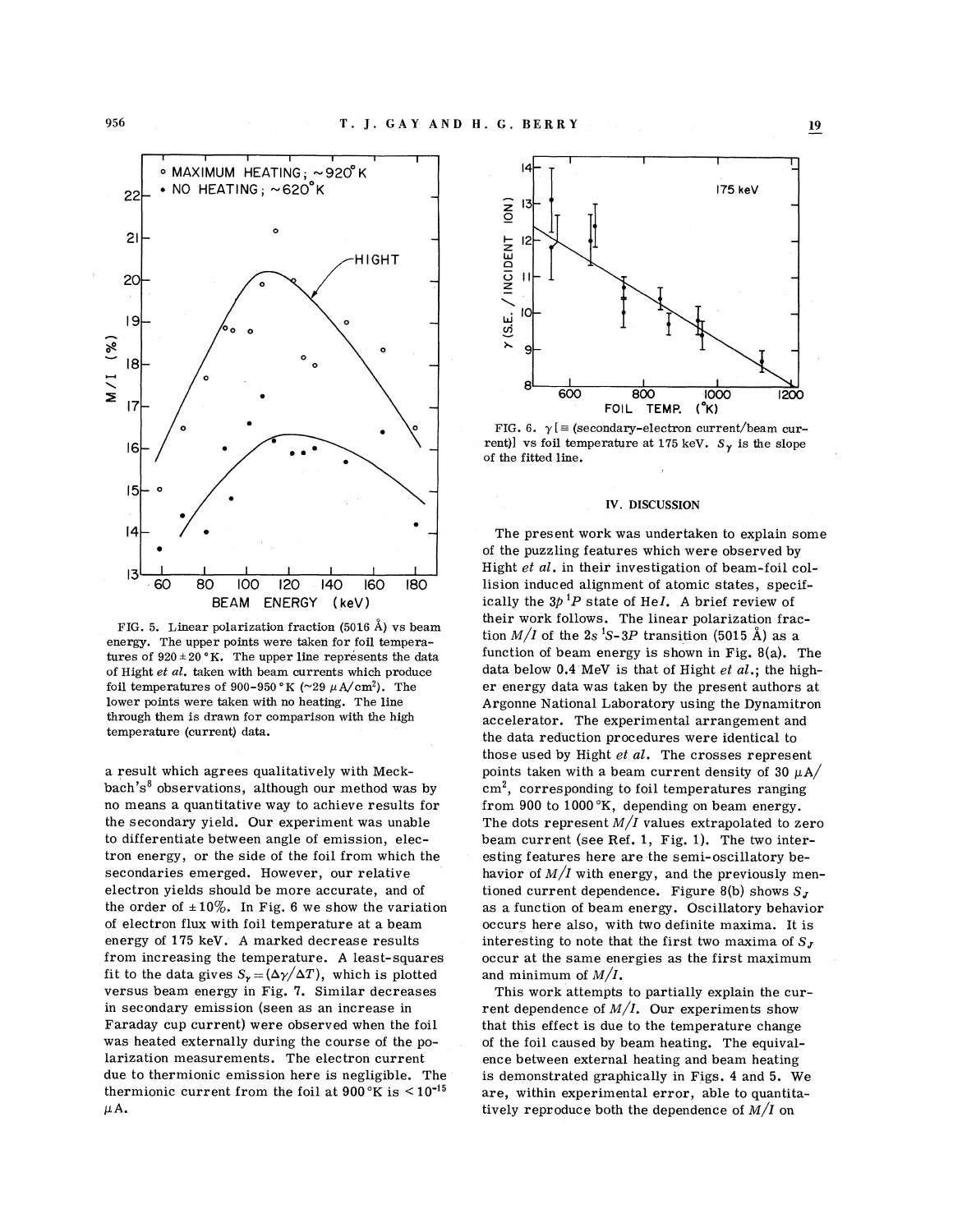

current (temperature), and  $S_J$ 's dependence on  $\gamma(T_1)/\gamma(T_2) = 1 + \beta T_2/1 + \beta T_2$ , (3) energy. We now propose a model to explain the energy. We now propose a moder to explain the where  $\beta$  is analogous to the temperature coefficient<br>mechanism where by temperature change affects of resistivity. Using the data from Fig. 6 we obthe electronic states of ions emerging from the tain a  $\beta$  of  $1.3 \times 10^{-3}$  °C<sup>-1</sup>. Temperature coefficients foil.

One readily observable change which occurs when the foil is heated is that  $\gamma$ , the number of secondary electrons produced per incident ion, decreases. Previously, this had been observed only for thick solid targets.<sup>2,3</sup> The theory for temperature reduction of  $\gamma$  has been developed by Sternglass.<sup>4</sup> Secondary electrons are produced in a solid in one of two ways. "Primary" secondaries are produced in glancing collisions between the ion and an electron of a target atom. If, however, a head-on collision occurs between the incident ion and this electron, a  $\delta$  ray, or "knock-on" electron and this electron, a  $\delta$  ray, or "knock-on" electron<br>is produced, which can have velocities 3 or 4 times BEAM ENERGY (MeV) sult,  $\gamma$  decreases at higher temperatures. If this<br>model holds in our situation, we expect that  $\gamma$  will<br>vary with temperature as does the electrical con-<br> $M/I$  extrapolated to  $0 \mu A/cm^2$ . Solid line is for<br> $M/I$  extrapol vary with temperature as does the electrical con-<br> $M/I$  extrapolated to  $0 \mu A/cm^2$ . (b)  $S_J \equiv (\Delta M/I/J)$  vs<br>ductivity of a solid. Following Sternglass, we ex-<br>beam energy. Data of Hight et al. and previously unthat of the ion. This fast electron in turn produces 20 slower secondary electrons through glancing colli-<br>sions. The number of secondaries produced which<br>actually makes it to the foil surface is governed sions. The number of secondaries produced which actually makes it to the foil surface is governed<br>by their mean free path in the solid for undergoing  $\frac{1}{\omega}$ by their mean free path in the solid for undergoing inelastic collisions. If an electron loses too much  $\frac{1}{\sigma}$ inelastic collisions. If an electron loses too much energy through collisions it will not be able to surmount the surface potential barrier and escape. Heating the foil increases the density of the "phonon gas" through which the electrons must diffuse, pect published work by Berry and Gay. i.e., their mean free path is shortened. As a re-<br>i.e., their mean free path is shortened. As a re-<br>BEAM ENERGY (MeV)

$$
(\mathcal{P}^1) / (\mathcal{P}^2) = 1 + 2\mathcal{P}^1 / (1 + 2\mathcal{P}^2)
$$
 (9)



FIG. 7.  $S_{\gamma} = (\Delta \gamma / \Delta T)$  vs beam energy. Increase corresponds to increase in foil stopping power at higher energies.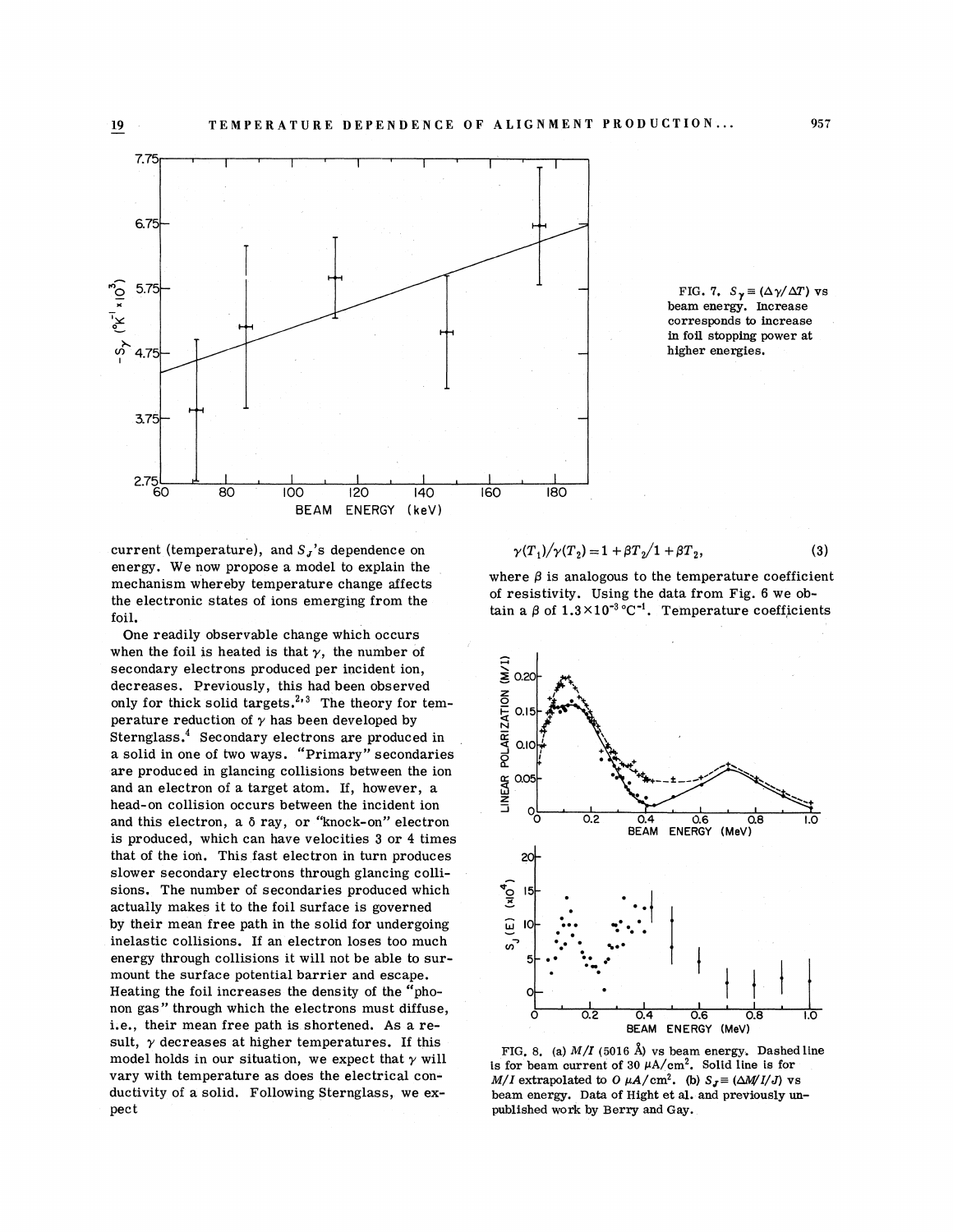for most metals are between  $5 \times 10^{-4}$  and  $5 \times 10^{-3}$ *"c-'.* Hence our results are consistent with a phonon gas model.

"Primary" secondaries, while having roughly the same initial velocity as the ion  $(10-12 \text{ eV} \text{ en}$ ergy losses for secondary production are typical), lose energy through collision and will, in general, trail behind the ion as it leaves the surface. Secondaries produced by collision with  $\delta$  rays, however, tend to reach the surface before the ion. The number of electrons trailing and preceding the ion should be roughly equal, because equal amounts of energy go into each production mechanism, as shown by Bethe<sup>9</sup> and Bohr.<sup>10</sup> The escape depth for secondaries, i.e., the greatest depth at which a secondary can be produced and still escape the surface is, at most,  $30-40$   $\AA$ .<sup>4</sup> Since production is peaked in the forward direction, the large majority of secondaries, while not necessarily having velocities parallel to the ion beam, will emerge no more than 10-15 **A** from its track.

These considerations lead to a simple explanation of the temperature dependence of the alignment, or  $M/I$ . As the foil temperature increases, the number of secondary electrons produced by each ion decreases. These electrons surround the ion as it leaves the surface, at distances of  $\sim$  10 Å, creating a random electric field in the rest frame of the ion, rapdily varying in time. This field will have peak strengths on the order of  $5 \times 10^7$  V/cm, and will completely mix any electronic states already produced in the ion. This mixing will reduce the degree of alignment (or anisotropy).in the electron cloud surrounding the ion, hence reducing the polarization observed. For higher temperatures and fewer electrons surrounding the emerging ion, we expect higher degrees of anisotropy in the excited states.

For this model to make sense, there must be some other mechanism for producing the anisotropic state. This mechanism could possibly be the static surface fields discussed by  $Eck<sup>11</sup>$  and Lombardi.<sup>12</sup> However, the oscillatory structure as a function of beam energy of both the alignment and its temperature-beam-current dependence  $S_T$  or  $S_J$ , point to a dynamic time-dependent surface field, creating alignment by Stark mixing of different  $l$  sublevels within a given  $n$  state.<sup>13,14</sup> Such a time-dependent field develops from the polarization wake first postulated by  $Bohr.<sup>10</sup>$  In this model extended by Neufeld and Ritchie<sup>15</sup> and by Vager and Gemmell,<sup>16</sup> the moving ion passing through the solid induces a polarization wake which oscillates both in distance from the ion and in time, with the plasma frequency of the solid. The wake also decays in time, at a rate determined by the plasma damping constant. The induced wake

produces strong electric fields  $(\sim 10^8$  V/cm) which extend about  $10 \text{\AA}$  outside the foil surface as the ion leaves the foil. The field seen by the ion depends on its energy (velocity) and the plasma frequency of the solid. The length of time during which the field and the ion interact is determined by the time constant for plasmon damping and the velocity of the particle. A possible test of this model is to probe the energy dependence of alignment as a function of foil material, i.e., as a function of plasma frequency and plasma damping constant. Some initial work in this respect has been done<sup>17</sup> but not over a large enough energy range to provide a test.

We should note that the influence of secondary electrons on the polarization has not been rigorously proved. Such proof would be difficult to obtain experimentally. Secondary- electron emission varies little for different target materials,<sup>4</sup> and for a given material there is no way to change *y* without changing temperature also.

Our secondary electron model, while explaining why polarization increases with temperature, fails to explain the oscillatory behavior of  $S_J$ . One would naively expect  $S_J$  to vary in a similar manner to  $S_{\gamma}$ , but this is not the case.

The variation of  $S_r$  is easily explained by considering the stopping power for He' on C as **,a**  function of energy.  $\gamma$ , and hence  $S_{\gamma}$ , are proportional to stopping power. Since  $-(dE/dx)$  increases monotonically with beam energy below 750 keV, we expect a similar rise in  $-S_r$ , for our energy range. If we fit a straight line to the data of Fig. **7** and compare the percentage change in S, with the same change in stopping power between 70 and 180 keV,<sup>7</sup> we obtain  $0.30 \pm 0.15$ and 0.37, respectively; the results agree to within the error of the fit.

The failure of our model to explain the behavior of *S,* with beam energy leads us to consider other possible mechanisms for the current-temperature effect. One possible explanation is that by heating the foil, we are changing its structure, which in turn affects the outgoing ion. Kakinoki *et al.*,<sup>18</sup> Kupperman *et al.*,<sup>19</sup> and Devenji *et al.*<sup>20</sup> have all observed structural changes in carbon films which they heated above 800°K. These changes were not reversible, however, indicating that a structural effect cannot explain our results, which are. Another explanation is that we are changing the surface characteristics of the foil by thermal desorption of contaminants. We have observed that  $M/I$  values do not change for ambient chamber pressures ranging from  $5 \times 10^{-7}$  Torr to  $10^{-5}$  with and without cold trapping, a result which tends to discount this possibility. However, experiments at ultra-high vacuum with absolutely clean surfaces are needed before it can be rejected comple-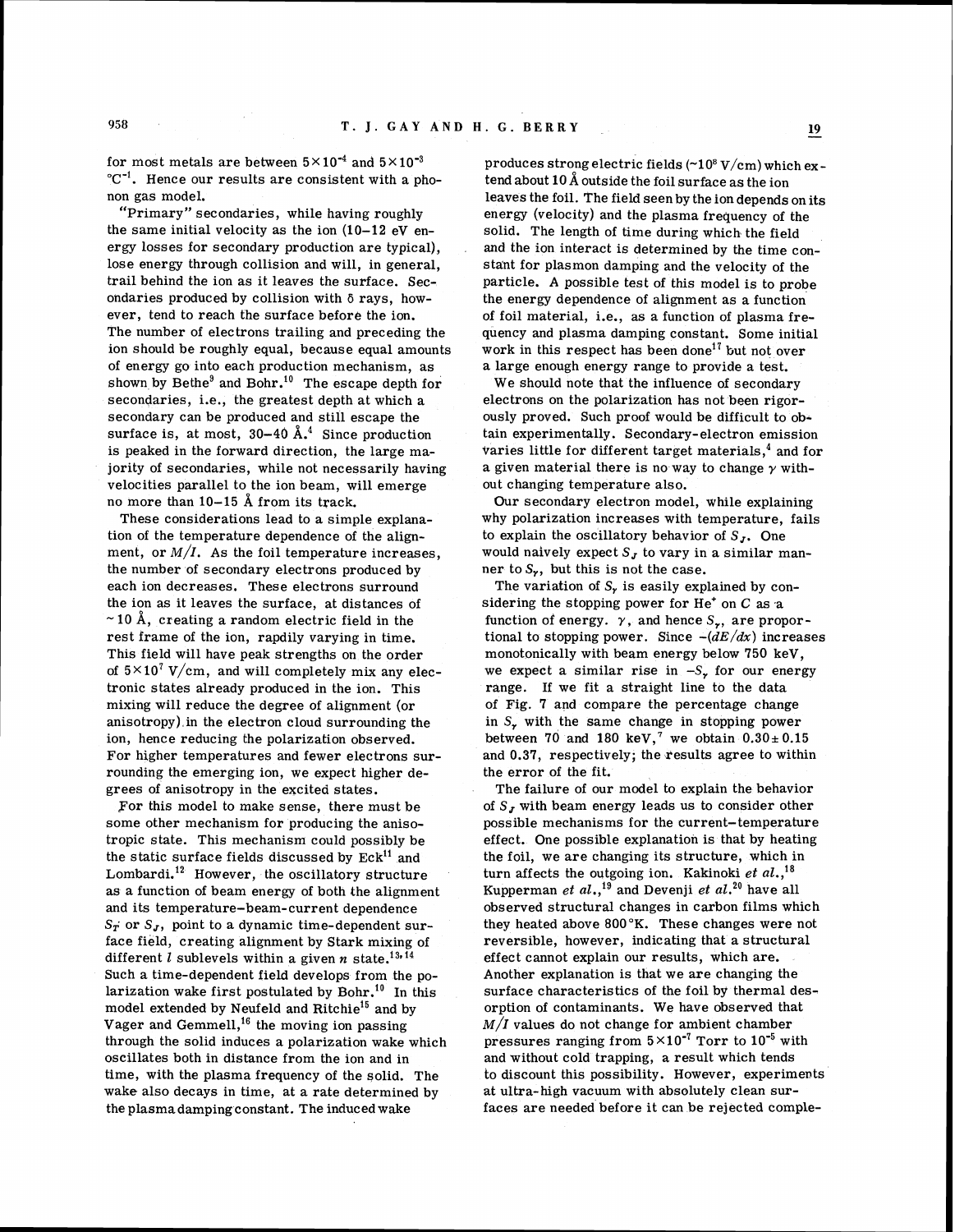tely.

Two other observations we made shed some light on the secondary electron model. During the secondary-electron experiments, we measured several values of *M/I* at different beam currents and energies. These values were independent of external fields (up to ~4000 V/cm). This implies that if the secondaries are in fact affecting polarization, they must be doing so close to the surface, before they can be swept away by an external field. We also measured the ratio of intensities of the  $3b^{3}P-4d^{3}D$  Hel, 4471 Å and the  $n=3-4$ HeII. 4686  $\AA$  transitions for different beam currents at a beam energy of 120 keV to see if the charge state ratio of the emerging ions varies with temperature, There was no observable change within statistics between 600 and 960°K. This result implies that the secondary electrons are not being picked up as the ion emerges. This conclusion is supported by the absolute intensitiy measurements of Gardiner,<sup>21</sup> although his temperature measurements, as discussed in the Appendix, may be inaccurate.

### **V. CONCLUSIONS**

We have shown that the current dependence of the linear polarization fraction  $M/I$  of the 5016  $\AA$  $2s<sup>1</sup>S-3p<sup>1</sup>P$  transition in He*I* is due to the temperature increase in the foil caused by beam heating. In addition, we find that as the foil temperature increases, the number of secondary electrons produced by each ion decreases. We suggest that the reduction in electrons surrounding the ion as it leaves the foil surface leads to the increased alignment  $(M/I)$  at higher temperature. The energy dependencies of  $M/I$  and its variation with temperature-beam current are not explained by the monotonic change of  $S_r$   $(d\gamma/dT)$  with energy. We suggest that the energy variations are produced by a time dependent surface electric field produced at least partially by the decaying polarization wake in the solid.

#### **ACKNOWLEDGMENTS**

The authors would like to thank C. Greene for several helpful discussions. We are especially indebted to B. DeSerio for the development of the microprocessor system which was used in much of the data taking.

This work was supported in part by a grant from the Research Corporation, the NSF, and the U. S. Department of Energy, Division of Chemical Sciences. We thank Professor J. A. Simpson for providing time on the LASR accelerator, and S. Tejero for much helpful technical assistance.

#### **APPENDIX**

#### **Temperature measurement**

The temperature of the carbon exciter foil was measured using an infrared optical pyrometer; specifically an Ircon 300L bolometer, which has a spectral range of 2.0-2.6  $\mu$ . Other techniques have been used for measuring temperatures of thin foils. Yntema<sup>22</sup> and Whitmell *et al.*<sup>23</sup> have used a furnace surrounding their foils for heating and assume that the temperature of the foil is equal to that of the furnace. As we will show later, this is a poor assumption except at high temperatures.  $Gardiner<sup>21</sup> places a thermocouple in$ close proximity to the foil and wrongly assumes that the temperature he thus measures corresponds to the foil temperature. He fails to observe the considerable foil temperature change due to ion beam heating because the low thermal conductivity of the thin foil allows a large temperature gradient between it and the foil holder.

Temperature monitoring with an infrared optical pyrometer is advantageous because it provides instantaneous, local readings of foil temperature which, again considering the extremely small thermal conductivity of the foils, appears to be important.

The disadvantage with an optical measurement of the temperature is that it requires a knowledge of the emissivity of the foil. The emissivity is a function of the foil thickness, of the observation angle and (except for a gray body) of the wavelength. Our experimental geometry (see Fig. 1) limited our observation angle to  $39.5 \pm 2.0^{\circ}$  from the foil normal. The emissivity of a body is given by

$$
\epsilon_{\theta,\lambda} = 1 - T_{\theta,\lambda} - R_{\theta,\lambda},\tag{A1}
$$

where  $T$  and  $R$  are the transmissivity and reflectivity of that body for a given angle of observation and wavelength. Alternatively, one can use the expression

$$
\epsilon_{\theta,\lambda} = 1 - T_{\theta,\lambda}^* - R_{\theta,\lambda}^* \tag{A2}
$$

The starred quantities refer to the apparent transmissivity and reflectivity. In any simple optical experiment these are the directly measured quantities. Due to multiple reflections at the surfaces the apparent reflectivity is somewhat higher, and the apparent transmissivity somewhat lower than the true values. In order to determine the emissivities of our foils, we mounted test samples of varying thicknesses on A1 holders with 6.4-mm apertures. The apparent transmissivities of the foils **as** a function of thickness were then measured. We first sighted the pyrometer through a blank aperture on a smooth piece of metal held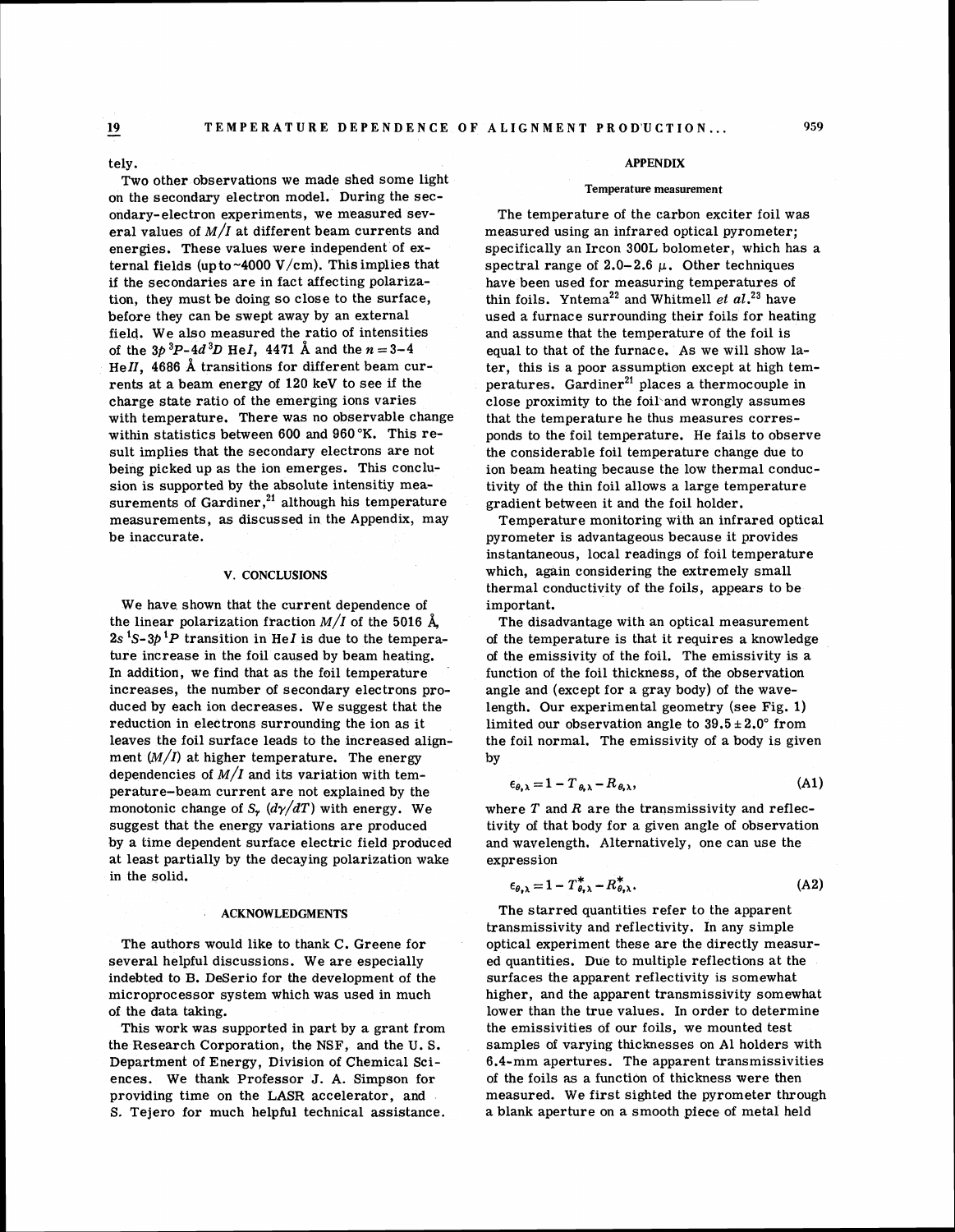

FIG. 9. Apparent transmissivity of carbon foils for term in the denominator of (A3) becomes negli-<br>radiation between 2.0 and 2.6  $\mu$  vs foil areal density.<br>Foil normals tilted 39.5 ± 1° to incident radiation. Thickness error bars not shown.  $\frac{1}{100}$  should be noted that R is independent of thickness.

at about 425 **"C.** The blank was replaced by a foil sample and the ratio of intensities was measured, giving the apparent transmissivity. The plane of the foil was held at  $39.5 \pm 1^\circ$  relative to the line of sight of the pyrometer. The results of these measurements are shown in Fig. 9. Several foils were used for each thickness in order to account for changes in emissivity due to wrinkling of the surface. The observed apparent transmissivities for different foils of the same thickness group were consistent to an experimental precision for a given measurement of  $\pm 10\%$ . Foil thicknesses were those specified by the manufacturer with a quoted error of  $\pm 1 \mu$ g/cm<sup>2</sup> or 10%, whichever was bigger.

 $McMahon<sup>24</sup>$  has shown that for partially trans-

parent reflecting bodies, the apparent transmissivity is given by

$$
T^* = T(1 - R)^2/(1 - R^2T^2), \tag{A3}
$$

where  $T$  and  $R$  are the true transmissivity and reflectivity of the object. Since for a thin film  $T$ can be assumed to vary as  $e^{-\lambda t}$ , where  $\lambda$  is the body's absorption coefficient and  $t$  is its thickness, we can write

$$
T^* = 1 - R/1 + R \quad at \ t = 0. \tag{A4}
$$

I Fitting a straight line to the data in Fig. 9 we find that its zero-thickness intercept gives a true **<sup>a</sup>0.11 I I I I I I** I reflectivity of 0.03 i0.03. The fact that the reflec-**<sup>2</sup>**tivity is so small justifies our assumption that we **AREAL DENSITY p (pg/cm** ) could fit a straight line to our data; the second Knowing  $R$  and  $T^*$  versus thickness, we can calculate  $T$  versus thickness using  $(A3)$ . Then, from Eq.  $(A1)$ , we obtain  $\epsilon$  as a function of thickness. These results are shown in Fig. 10. The foils used in our experiment all had areal densities of greater than 9.5  $\mu$ g/cm<sup>-2</sup> and less than 11  $\mu$ g/cm<sup>-2</sup>. For all temperature measurements we assumed the foils had an emissivity of  $0.29 \pm 0.10$ . While determination of the emissivity for a specific thickness would in theory only require two measurements  $(R^*$  and  $T^*$ ), in practice measurements of  $R^*$  are difficult to make and often yield unreliable results, in some cases differing by as much as  $100\%$  for the same foil.

> It is reasonable to expect the emissivity to depend on foil structure. During high-temperature runs (see discussion in Sec. 111) the foil structure almost certainly changes to some extent, but no



FIG. 10. Emissivity of carbon foils vs areal density  $(2.0-2.6 \mu)$ . Foil normals tilted  $39.5 \pm 1^{\circ}$  to incident radiation.